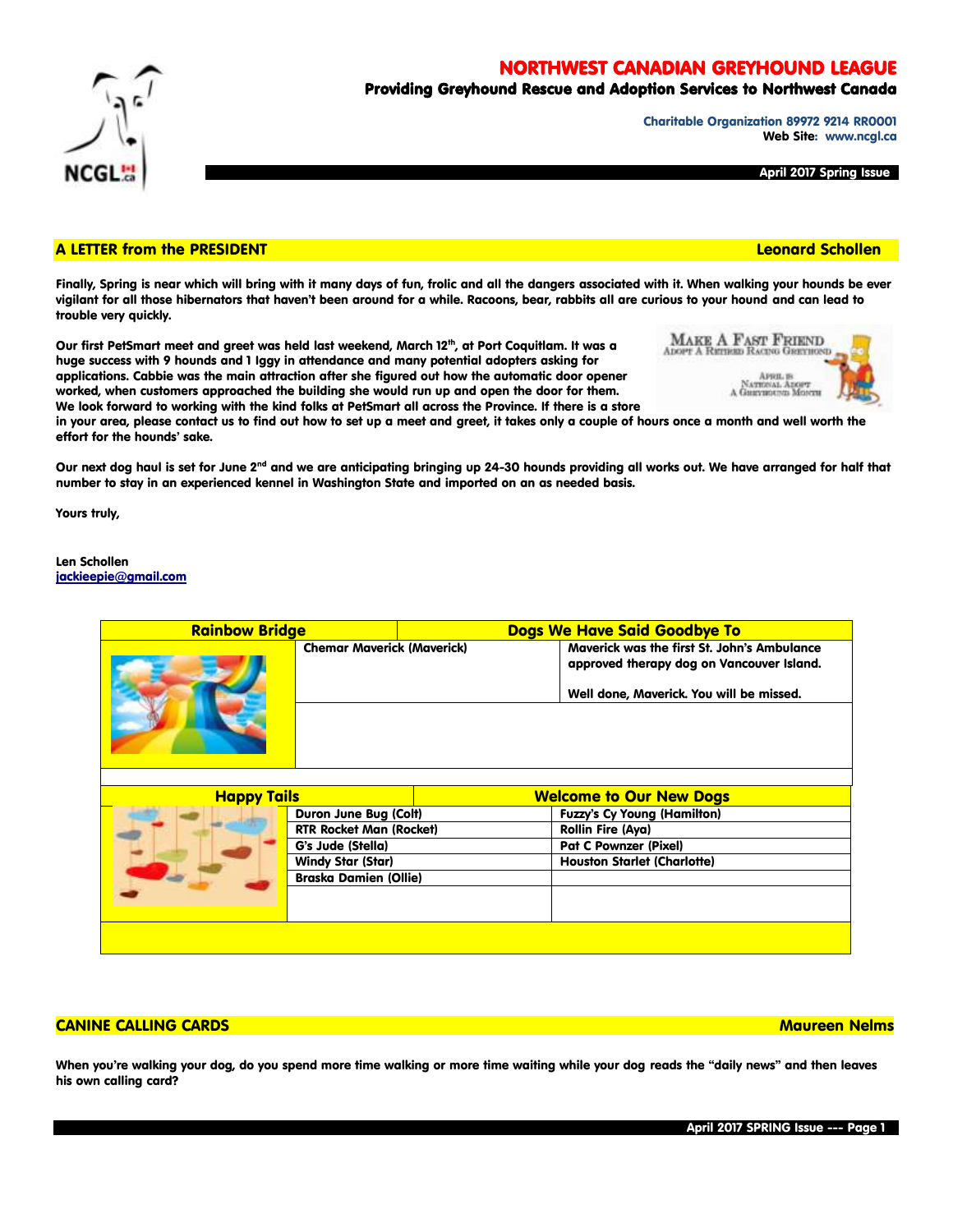Are your walks more of a stroll from tree to tree? Smart strides out, slow, stop at stump, sniff, sniff, snort, sidestep, squirt, and stroll on? Swing over, snuffle, snuffle, squat, stride on? I could write a country line dance here. Step forward, stop. Step side, stop, step behind, step side, stop. Shuffle, shuffle, shuffle, stop, slide step, slide step, stop. See what I mean?

Canine behaviourists tell us that a dog's sniffing and marking behaviour is really communication between dogs. The sniffing dog "reads" the messages left by other dogs that have passed by and then "marks" the area with urine, feces or scratches on the ground to let any dogs coming by later know that they were there. Apparently they can tell the health, sex, and status of other dogs just by the signs they leave behind.

I wonder though, do the dogs tell the truth? When my greyhound, Boone, a thunder phobic wimp, lifts his leg high on a tree, is he saying, "I'm a wuss" or does he lie? Is his message to the other dogs fact or a work of fiction? Boone has graduated from the canine journalism school. Unfortunately, he was his own teacher and you know what they say about that.

It took Boone two years to learn to lift his leg. Does he tell the other dogs that? He is very particular about how he leaves messages with his feet. He scratches with one front foot, then the other, then both back feet, then all four feet together, actually propelling himself off the ground in his enthusiasm. Sometimes he goes through the entire macho dance two or three times for emphasis. He does not look like a dog that is leaving a message saying, "I'm big but gentle and easily frightened." He looks like he's saying, "I'm huge, and ferocious, and I'm alpha and you better watch out for me."



Do dogs have a sense of honesty? Can they tell the difference between truth and fiction just using their incredible sense of smell? And how exactly can the animal behaviourists determine what dogs can tell from sniffing?

I wish I knew what kind of messages Boone was leaving but I don't. About the only thing I do know, is that I spend way too much time holding the end of a leash.

Note: Boone was owned by Maureen Nelms and went to the bridge in 2000.

# A GARDEN TO DIE FOR MARIA AND DE SOLO AND DE SOLO AND DE SOLO AND DE SOLO AND DE SOLO AND DE SOLO AND DE SOLO



Safety in the Greyt Outdoors

### ANGELS TRUMPET

My love for the outdoors began while growing up on a farm in southern Manitoba. I have landscaped, pruned, gardened, planted, harvested, canned, pickled and preserved for most of my life. While I don't hold any formal degrees in horticulture I love plants, flowers, shrubs and trees. I find yard work therapeutic and a great way to burn calories, develop muscle tone and flexibility, and decompress mentally.



SITE FOREMAN - KAIRO

In the winter of 2014 Joe and I decided to re-landscape our entire yard. Our lot size here in Lethbridge, AB is 65' x 125'. If you add a 1200 sq ft bungalow and a large garage it may not seem like a lot of yard area left, but we had to deconstruct and reconstruct most of the original yard. This was the same spring we adopted Kairo, our first greyhound. We knew right away that we would foster more and eventually adopt another, so as part of my landscaping plan I wanted to create a dog-friendly back yard, while still establishing the "forest" look I love so much and adding a small edible garden area. Between what I already knew and the information I found online I soon realized that we inherited many toxic plants with the purchase of our present home. We eliminated them all (and watch for sprouts as they can be difficult to kill) and continue to replace them with "safe" plants. Keep in mind that any and all plants can be bothersome for our pets if they are consumed in large amounts.

Our back yard is a playground for all the hounds that come to visit and live. We like to relax and let them be themselves. We have a large amount of plants but not a large variety, as the number of toxic plants far outweighs the safe ones. Another option is to keep your "not so safe plants" behind a small fence or chicken wire where they are out of reach. This is ok for mildly toxic plants but I would keep the deadly nightshade and angel's trumpet far far away. Our front yard is fair game and has a few nasties but the dogs are never in the front.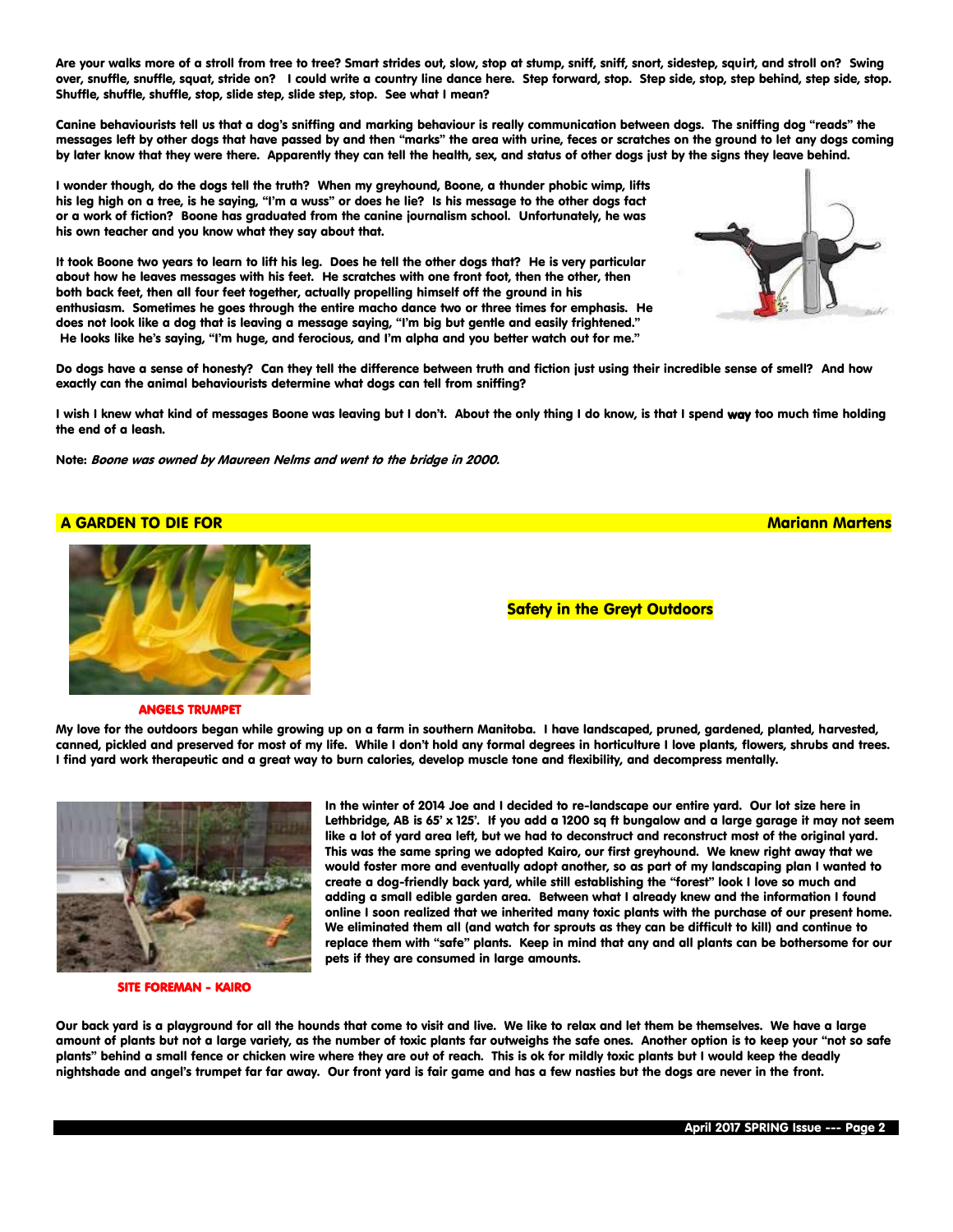Here is a small list of what we feel is safe for our pets and what we have in our back yard:

- Evergreens and spruce
- Various ninebark and dogwood shrubs
- Weeping birch and green ash trees
- Roses, lilacs, coral bells, phlox, goat's beard, bee balm, bell flowers, coneflowers, speedwell, catmint and lavender.

Few people realize how many plants are poisonous and, in some cases, deadly. Informing ourselves about the toxic potential of the plants in our yards and homes is the best way to ensure our beloved pets (and small children) are safe. While most of us do not have hundreds of plant species in our yards, it is surprising how many toxic and deadly plants are commonly found in gardens and landscapes in many Canadian provinces. There are several great websites to help identify plants and provide information on the poisons they contain, toxicity levels and which of your pets' organs are most commonly affected. You will find a list of the sites I use at the end of this article.

Here a few of the common toxic plants a lot of us have in our yards (italics means highly toxic/deadly)

- Azalea/Rhododendron
- Angel's Trumpet
- Baby's Breath
- Belladonna (all varieties of Deadly Nightshade)
- **Bergenia**
- **Bleeding Heart**
- Burning Bush (all varieties)
- **Castor Bean**
- **Clematis**
- **Columbine**
- Cotoneaster (common hedge shrub)
- **Cyclamen**
- Daffodil (bulb)
- Delphinium (Larkspur)
- **Foxglove**
- **Hydrangea**
- Ivy (all varieties)
- Juniper (some varieties)
- Lilies, tulips and iris (bulbs)
- Lobelia (Cardinal Flower)
- Lupin
- Monkshood
- Morning Glory
- **Oleander**
- Periwinkle/Vinca
- Sedum/Stonecrop
- Solomon's Seal
- **Wisteria**
- Yew (all varieties)

Garden plants:

- **Onion**
- **Garlic**
- **Grapes**
- Mushrooms
- Rhubarb (leaves)

Fruit bearing trees and shrubs that are toxic to dogs: seeds and stones contain cyanide

- Apple/crab apple (seeds only)
- Peach/pear/nectarine/plum/apricot (stone only)
- Chokecherry/Cherry
- **Currants**



Grass: "Why does Fido eat grass" is the million dollar question. There are tons of articles written on the subject with no real answer. We know that dogs do not have the means to digest grass as they lack the enzymes to break down the grass fibers. Therefore there is little nutritional value in it for them. One veterinarian website I read said many owners noted their dogs exhibit excessive swallowing behaviour, appear to pace and be uncomfortable. They rush outside to chomp on some grass and then throw it up. The dogs that have been examined with an endoscope will have acid reflux or stomach redness and inflammation. In other cases some develop a compulsive disorder and become fixated on chewing grass. Still others seem to enjoy the occasional grassy snack without any consequences.



SALMON'S SEAL



FOXGLOVE



MONKSHOOD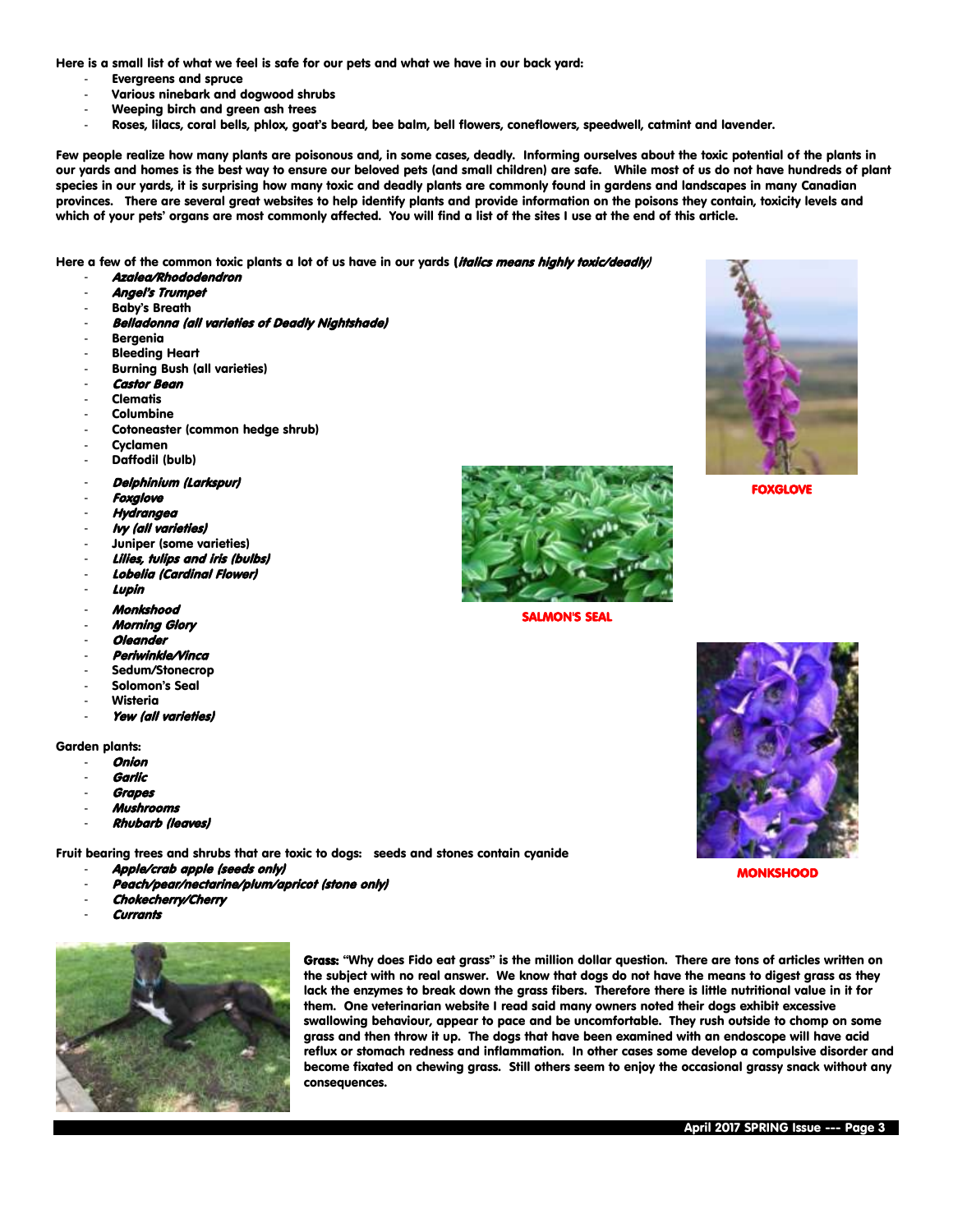Mulch: Quick but important note on mulch……watch for the source. Many mulches, especially the cheaper varieties, are made of old pallets and treated lumber. Not only do these products emit chemicals, if they are ingested by pets they can become quite sick. The cocoa-based mulches are as toxic as regular cocoa. The black colored mulch is painted. The best and safest mulch is the pure cedar mulch. Just watch that your pets don't snack on it.

## SPECIAL MENTION: NIGHTSHADES – EDIBLE AND OTHERWISE

I have devoted a small section to nightshades as these plants are common everywhere, even on the sunny decks of apartments and condos. The Deadly Nightshade has a long, colorful history of use as a poison, but what many people don't realize is that the nightshade family includes common foods such as:

- Bell Peppers/Chili Peppers
- Deadly Nightshade (Belladonna)
- Eggplant
- Goji berries
- Jerusalem Cherry
- White (but not Sweet) Potato
- **Tobacco**
- **Tomato**

-death



TOMATO

As members of the family Solanaceae, these unassuming plants contain nicotine and solanine, a toxic alkaloidal glycoside. Due to the high concentration of these substances in the leaves, stems and stalks, as well as the unripe green fruit (do you remember being told not to eat potatoes that have become greenish?), ingestion of these plants by pets and children can have serious consequences.

Historically, eggplant was grown as an ornamental plant. Mediterranean people previously believed eggplant would cause insanity if eaten daily for a month, and they coined the fruit the "mad apple". During an Irish famine in the 1700's high potato consumption was believed to be the cause of wide spread congestive heart failure within the population due to "potato poisoning". In the early 18<sup>th</sup> century, the tomato was used ornamentally only, termed the "love apple". It was never eaten as it was widely believed to be poisonous. Whether these are tales or truths is for each to decide……today it has been scientifically proven that nightshades contain additive properties and are toxic in various doses, depending on who is consuming and how much. Modern research has also shown that regular consumption of nightshades contributes to joint pain, inflammation and arthritis.

The ingestion of a poisonous plant substance by your beloved greyhound (or other canines, felines, small children etc) may cause one or more of the following:

-liver and kidney damage -high or low blood pressure -vomiting and/or diarrhea -disorders of the immune system -coma, convulsions, lack of coordination, muscle twitching -high or low blood sugar levels -shock and heart failure -abnormal blood clotting



YEW

The lists above of both toxic and non-toxic plants are certainly not comprehensive and the information is meant to be taken in context. There are many ways to mitigate risks for your pets. This article is not suggesting everyone rip up their entire yard…it is meant to make us check what we have out there, know what our pets are doing when they are outside, and teach us how to select plants, shrubs and trees when visiting garden centres. Like anything else, common sense prevails and when in doubt check a questionable plant online or take a piece of the plant to your local garden centre for identification.



Please feel free to check out these websites. They have provided me a wealth of information:

www.ucanr.edu/site (University of California toxic plants) www.aspca.org www.cdndogs.ca www.realgardeners.co.uk www.iheartdogs.com www.paleoleap.com (nightshade information)

Disclaimer – please be advised that the information contained in this article is in no way, shape or form, the opinion of the Northwest Canadian Greyhound League (NCGL) as an organization nor any party representing or affiliated with NCGL. All information provided in this article is the opinion, research and experience of the writer only. The writer assumes anyone reading this article is doing so of their own free will, and any information used within this article is done at the reader's own risk. Please consult with your veterinarian/animal health care provider if you have any questions or concerns.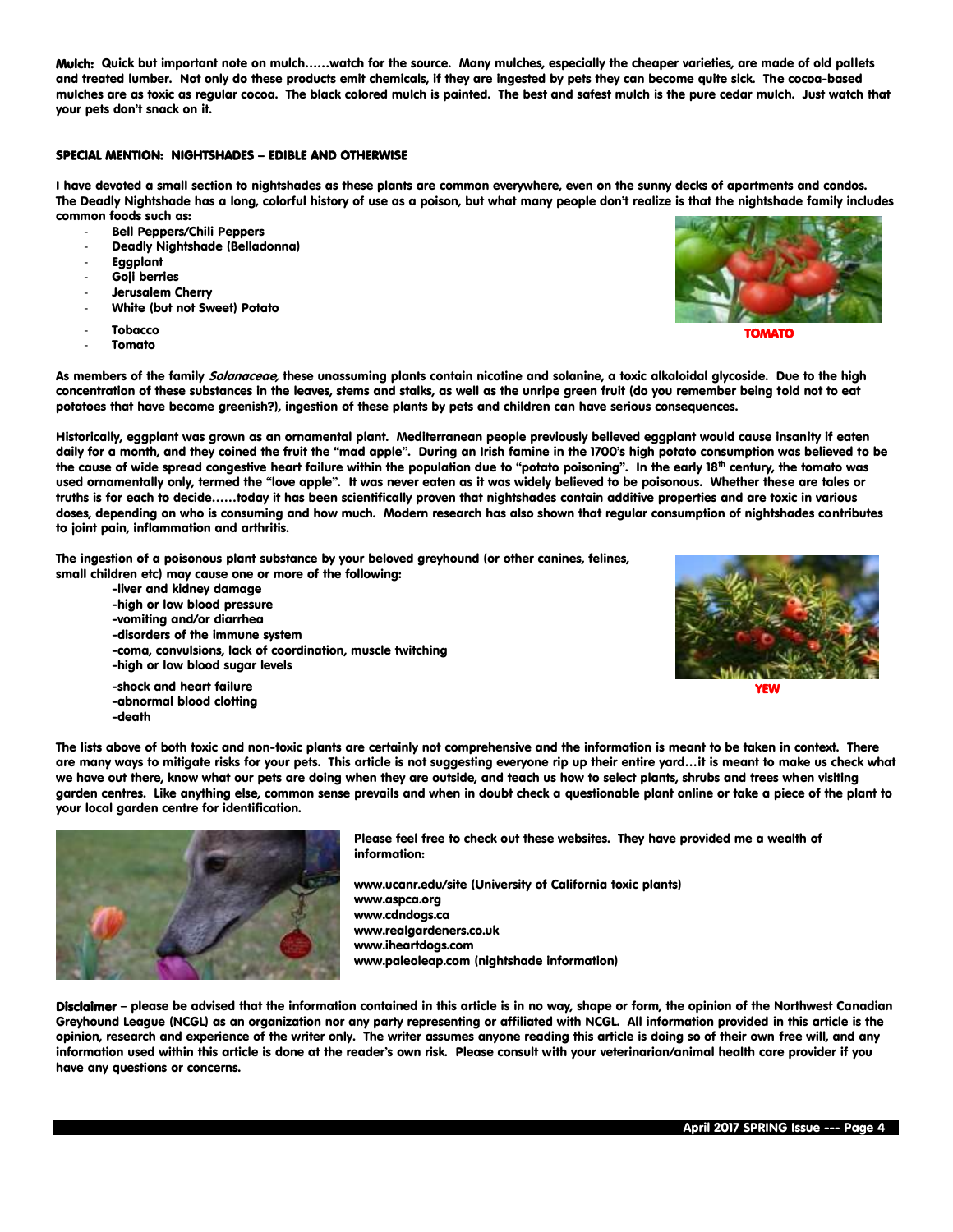The big rig rolled off the ferry, clanking as it passed over the metal gangplank. The greyhound sleeping on the front seat sat up yawning and gazed out the window. Another highway stretched ahead. After turning several times, the dog sank down again, resting his head on the driver's leg.

"Not far now ol' boy," the driver said to him. "A couple more hours an' we'll stop for the night."

The dog drifted back to sleep, waking as the truck hissed to a stop on a deserted road overshadowed by huge fir trees.

"Okay buddy, out you come. Go do your business and I'll get us some supper."

The driver climbed wearily down the side of his tractor-trailer, holding the door so the greyhound could jump clear. The graceful hound leapt out, the landing jarring through his body, and trotted off into the woods through trees bigger than he'd ever seen. One ear cocked for his master's voice, he traveled along a narrow trail. What wonderful smells there were here -- some type of animal he couldn't identify, plus the familiar odor of rabbit. He wove between trees, examined bushes, investigated the underbrush, and followed scent trails through the vegetation. Eventually his empty tummy drove him back the way he'd come. His master hadn't called but the greyhound had been promised supper.

Back at the truck, the dog couldn't see his master. He also couldn't smell any supper. The door to the cab was open but there were no sounds coming from the truck. It was far too high for him to jump into without help so he lay down and waited. And waited. Still no master. Where was he? Where was supper? The greyhound began to whine. Usually this brought a swift reprimand from his person. Today silence. So the greyhound did something he rarely did – he barked. Still nothing. He tried scrambling up the side of the truck to get into the cab but all he got was a scrape down his chest and a painful bruise on his backside when he landed in the gravel. He didn't know what to do. So he lay back down and he waited. Eventually he slept, dreaming of the past.

Running, always running. Running free on the prairie with his siblings. Feeling the joy as his muscles bunched, propelling him faster and faster, the air streaming past his face. The magic of being chased by his brothers and not being caught. The incredible wonder of his first rabbit hunt when he and the others had worked together, spreading out across the plain, legs flashing furiously as they coursed the hare. They hadn't managed a kill that time but they were all happy, tongues lolling as they smiled, panting heavily, after the rabbit had disappeared into the brush. Good times, warm sun and running. The greyhound's muscles twitched as it lay in the dirt beside the big truck. Tiny chirps burbled in its throat and it slept on.

Running, always running. A different kind of running now that he was almost grown. Now he ran in races on a track with other dogs. Some were his brothers and sisters; some were his friends, and others he didn't know. The track was a rough oval of hard packed earth with tufts of grass sprouting here and there. He and his sibs rode in their owner's old truck, driving over dusty country roads every Saturday. He always knew when he was going to race rather than run free because he wore his racing muzzle when he was in the truck. At the track which was tucked away on one side of a farmer's canola fields, there were rough wooden bleachers filled with people who would look the dogs over while making notes on scraps of paper. Some people would run their hands over his body; some would just look at him. Occasionally he would get lucky and someone would softly stroke his head, murmuring kind words. Then he and the others would be lead away to wait for their turn to run. Before his race, someone would put a little colored jacket on him and the children would walk all the dogs back and forth in front of the bleachers. The children handed his leash to a man who shoved him into a tiny enclosure made of wood with wire in the front. He could hear the scrabbling of the other dogs' nails as the man pushed them into compartments on either side of him. Suddenly there would be silence, then a resounding crack as the door in front of him flew up. Ahead, in the center of the track, suspended from an arm off the flat-topped inside fence, was The Lure. With a lunge he would bound after it, bumping shoulders with the other dogs. The lure was different each time he raced. Sometimes it was old rags fluttering backwards as it moved away from him. Sometimes it was an empty plastic bottle bouncing crazily. Sometimes it was an animal skin. Those were the times he liked best. When the tantalizing odor of the dead animal gave his legs a little extra stretch, his body a little extra stamina. On those days he really tried hard, all his energy focused on catching that smell. He didn't hear the roar of the crowd or the grinding and squealing of the cables that pulled the lure. He didn't see the sagging barbwire strands that made up the outside fence or notice the people jumping up and down. He only saw the dangling animal skin and gave everything he had in an attempt to possess it.

With a start, the greyhound woke. The sun was rising, sending sparkling shafts through the trees. Shivering in the chill dawn air, the hound rose and looked around him. Still no sign of his master. Everything was as it had been when he had fallen asleep the previous evening. The dog stretched his stiff muscles and gave himself a shake. Lifting his nose in the air he scented the breeze, ears pricked listening intently. He was hungry and thirsty. He scanned the area watching for any movement however tiny. All he saw were birds flitting through the woods. Nothing moved down the road so he made his choice and set off into the forest. All day he jogged through rough trails between the trees, occasionally crossing meadows filled with grasses and wildflowers. He drank from murky puddles, which satisfied his thirst, but not his hunger. As the sun dropped lower in the sky the greyhound stopped to rest. He lay in the shadow of a large tree, tongue lolling. He scanned for movement but nothing caught his eye. Slowly his breathing returned to normal and he began thinking of his tummy again. A tiny rustle attracted his attention and he focused on a mound of dried leaves near his paw. A small vole appeared and instantly the greyhound had it in his mouth. On its own it was not enough to assuage his hunger so he began searching for more. For the next hour he hunted with his nose, uncovering another half dozen voles and two field mice. With his tummy reasonably full, he began looking for a place to hole up for the night. In the hollow of a giant oak he found exactly what he wanted, dried leaves and needles combining to make him a soft nest. After digging the bedding around until it suited him, he curled in a tight ball and slept.